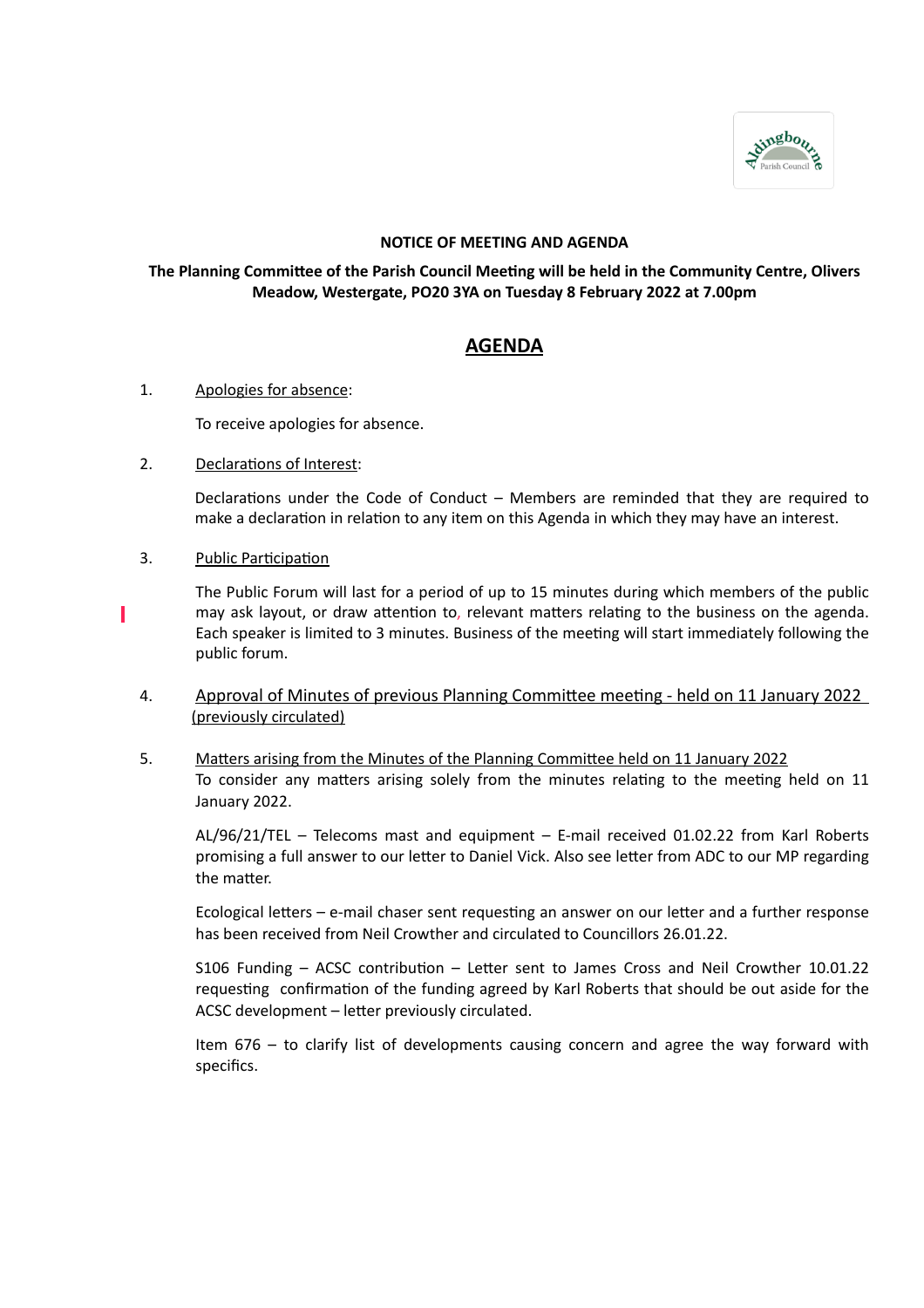# 6. Urgent Matters/Chairman's Actions

# 7. Planning Correspondence

To note any Planning related correspondence and agree responses as appropriate.

- To note Clerk has responded to ADC on planning decisions as per the previous minutes.
- Planning Committee Meeting 02/02/22 Application AL/113/21/OUT Cllr Beaton attending.
- Copied into a letter to Mr & Mrs Treagus from Andrew Griffith re application AL/129/21/ OUT.
- Government Housing Delivery Test results for ADC to discuss proposed response letter to Andrew Griffith MP. (All correspondence previously circulated). Moved from Full Council meeting agenda 01.02.22.
- 8. To receive an update regarding the Aldingbourne Neighbourhood Plan

To note and determine any necessary action.

9. To note matters relating to the current BEW Masterplan Consultation

### 10. To discuss any recent Planning Applications, as noted below:

### **Application Number:** AL/107/21/PL

**Address:** Woodgate Centre, Oak Tree Lane, Woodgate PO20 3GU

**Application Details:** Demolition of the Woodgate Centre buildings (including 3 No. residential dwellings) & the construction of 180 No. residential dwellings with the creation of new vehicular access with footways and cycleways, ancillary road infrastructure, emergency access arrangements, associated parking, public open space, including children's play space, landscape planting, surface water attenuation & drainage & other associated infrastructure. This site in in Cil Zone H SP2, BEW Strategic Site and is not CIL Liable.

# Erection of single storey rear extension. **TO NOTE THIS IS AN AMENDMENT TO THE APPLICATION ON OUR AGENDA 12.10.21**

To view details click on link [https://www1.arun.gov.uk/planrec/index.cfm?tpkey=eOcella&user\\_key\\_1=AL/107/21/](https://www1.arun.gov.uk/planrec/index.cfm?tpkey=eOcella&user_key_1=AL/107/21/PL&keyscheme=planning) [PL&keyscheme=planning](https://www1.arun.gov.uk/planrec/index.cfm?tpkey=eOcella&user_key_1=AL/107/21/PL&keyscheme=planning)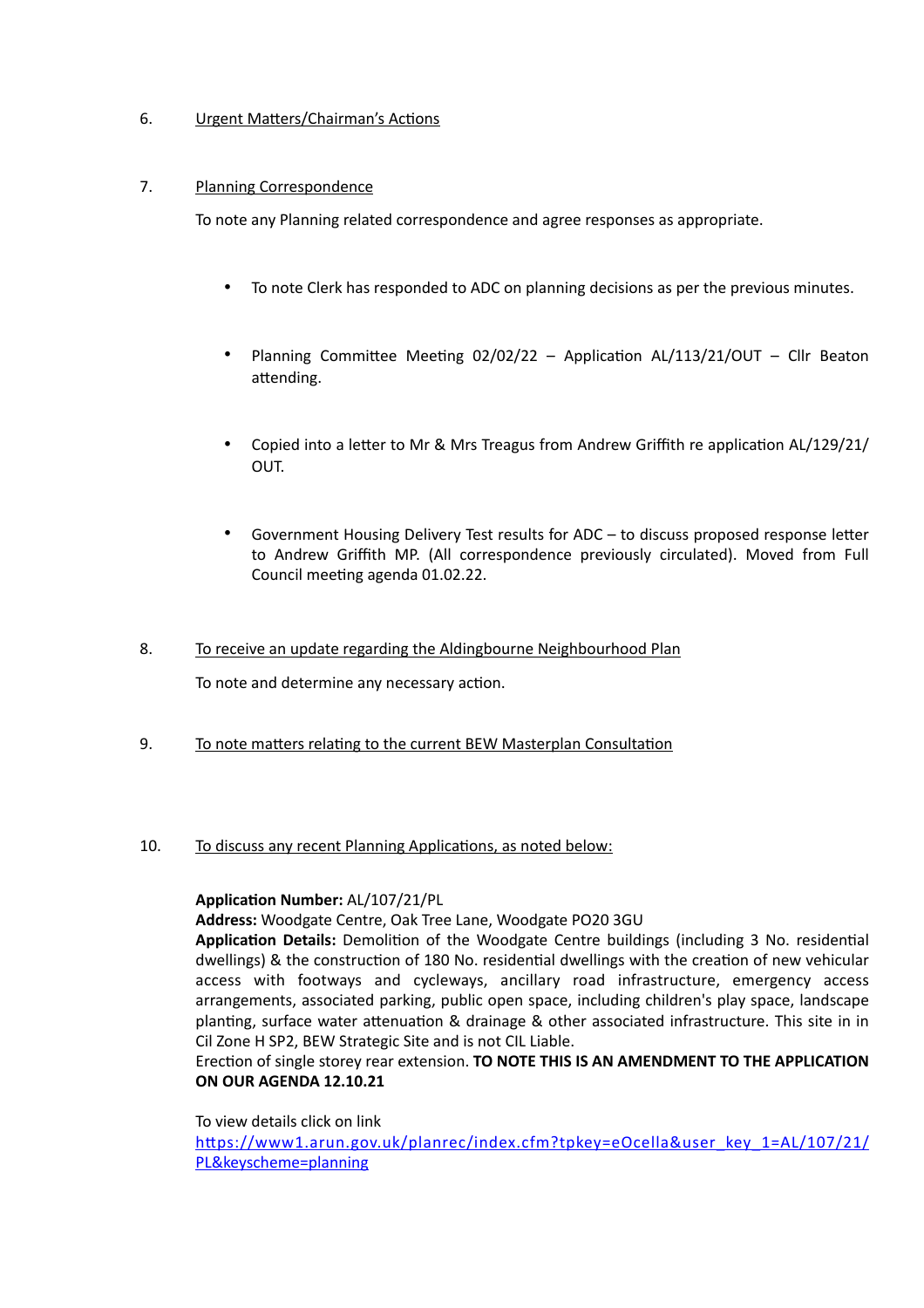#### **Application Number:** AL/141/21/RES

**Address:** Land North of Lee's Yard, Lidsey Road, Woodgate

**Application Details:** Approval of reserved matters following outline planning permission AL/ 21/20/OUT for the approval of the appearance, layout, scale and landscaping for 5 no 4-bed dwellings, 14 no 3-bed dwellings and 19 no 2=bed dwellings. This site is in CIL Zone 3 and is CIL liable as new dwellings.

#### To view details click on link

[https://www1.arun.gov.uk/planrec/index.cfm?tpkey=eOcella&user\\_key\\_1=AL/141/21/](https://www1.arun.gov.uk/planrec/index.cfm?tpkey=eOcella&user_key_1=AL/141/21/RES&keyscheme=planning) [RES&keyscheme=planning](https://www1.arun.gov.uk/planrec/index.cfm?tpkey=eOcella&user_key_1=AL/141/21/RES&keyscheme=planning)

#### **Application Number:** AL/139/21/PL **Address**: Old Hundred, Sack Lane, Lidsey

**Application Details:** Conversion of existing 2 no residential dwellings to 1 no 4 bed residential dwelling.

#### To view details click on link

[https://www1.arun.gov.uk/planrec/index.cfm?tpkey=eOcella&user\\_key\\_1=AL/139/21/](https://www1.arun.gov.uk/planrec/index.cfm?tpkey=eOcella&user_key_1=AL/139/21/PL&keyscheme=planning) [PL&keyscheme=planning](https://www1.arun.gov.uk/planrec/index.cfm?tpkey=eOcella&user_key_1=AL/139/21/PL&keyscheme=planning)

#### **Application Number:** AL/4/2/PL

**Address**:Mildmay, Hook Lane, Aldingbourne PO20 3TE

**Application Details:** Demolition of existing property and erection of new 4 bed dwelling house with ancillary parking. Resubmission of AL/89/21/PL

#### To view details click on link

[https://www1.arun.gov.uk/planrec/index.cfm?tpkey=eOcella&user\\_key\\_1=AL/4/22/](https://www1.arun.gov.uk/planrec/index.cfm?tpkey=eOcella&user_key_1=AL/4/22/PL&keyscheme=planning) [PL&keyscheme=planning](https://www1.arun.gov.uk/planrec/index.cfm?tpkey=eOcella&user_key_1=AL/4/22/PL&keyscheme=planning)

#### 11. To note any recent planning decisions

**Application Number**: WSCC/042/21 **Address**: Lidsey Wastewater Treatment Works, Lidsey PO00 9PH **Application Details**: Construction and operation of a Ferric Dosing Kiosk **Decision**: **APPROVED Decision Date**: **01/02/22**

**Application Number:** AL/133/21/HH **Address:** Mellotron 8 Dukes Road, Fontwell BN18 0SP **Application Details:** Erection of a single storey extension **Decision: APPROVED Decision Date: 26/12/2021**

### **Application Number:** AL/126/21/PL

**Address:** Ryefields Farmhouse, Oak Tree Lane, Woodgate PO203GU **Application Details:** Demolition of existing building & erection of 5 No houses comprising 1 No 4 bed detached, 2 No 4-bed link detached & 2 No 3-bed detached houses with associated access & parking (resubmission following AL/72/19/PL). This site is in CIL Zone 1 & is Zero Rated. Residential Mews consisting of 6 no dwellings. **Decision: REFUSED**